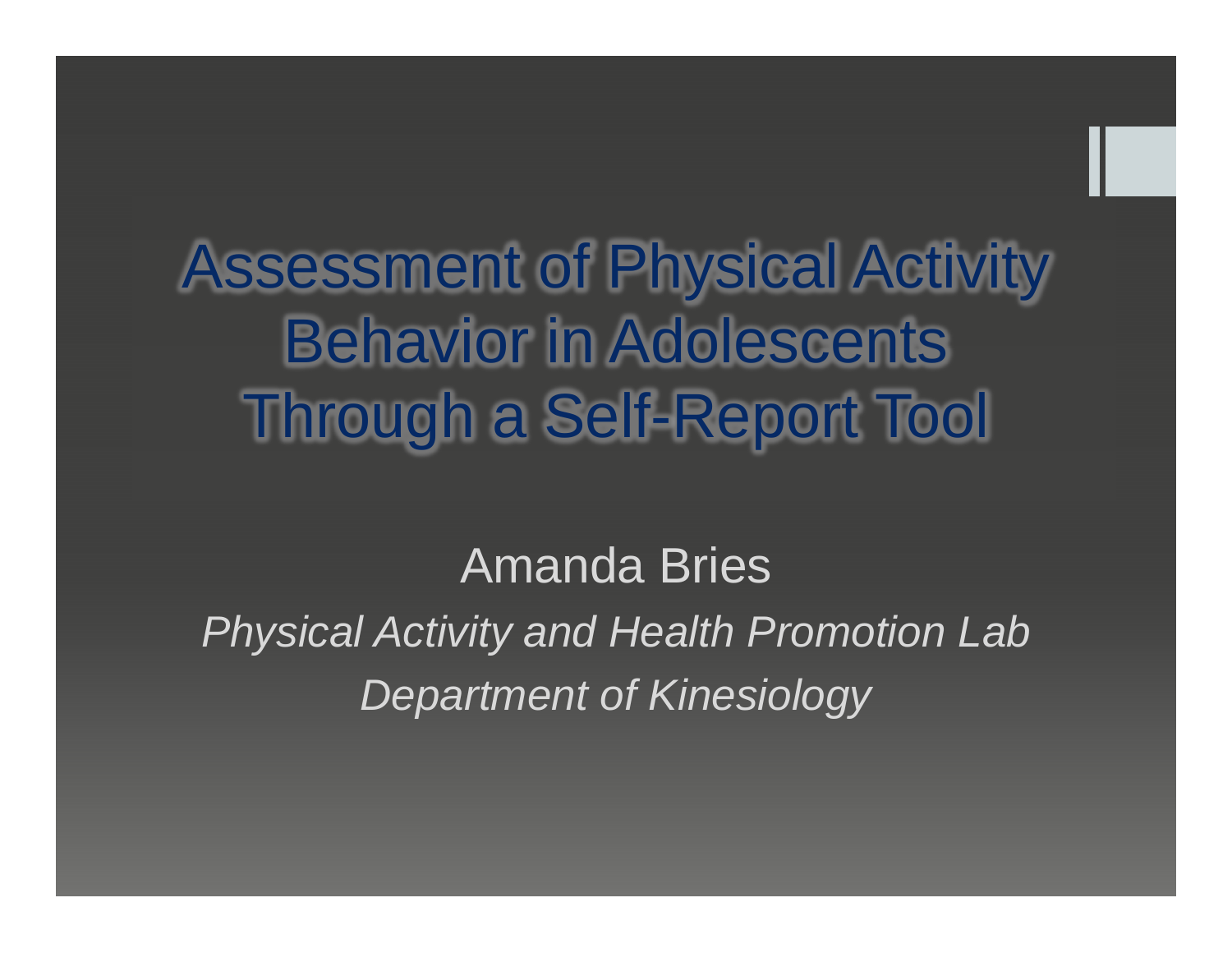## Development & Purpose

**Physical Activity Assessment in Adolescents** 

<sup>~</sup>*Accelerometers (SenseWear Armband)*

*~Self-Report Tools*

 $\blacksquare$ Challenges in Assessment

> *~Fluctuation in Physical Activity ~Calibration of Self Report tools for- implementation*



Purpose of the Youth Activity Profile is for the most accurate assessment of Physical Activity, for potential use in Physical Education system as appropriate analysis for amount of Physical Activity achieved by Youth.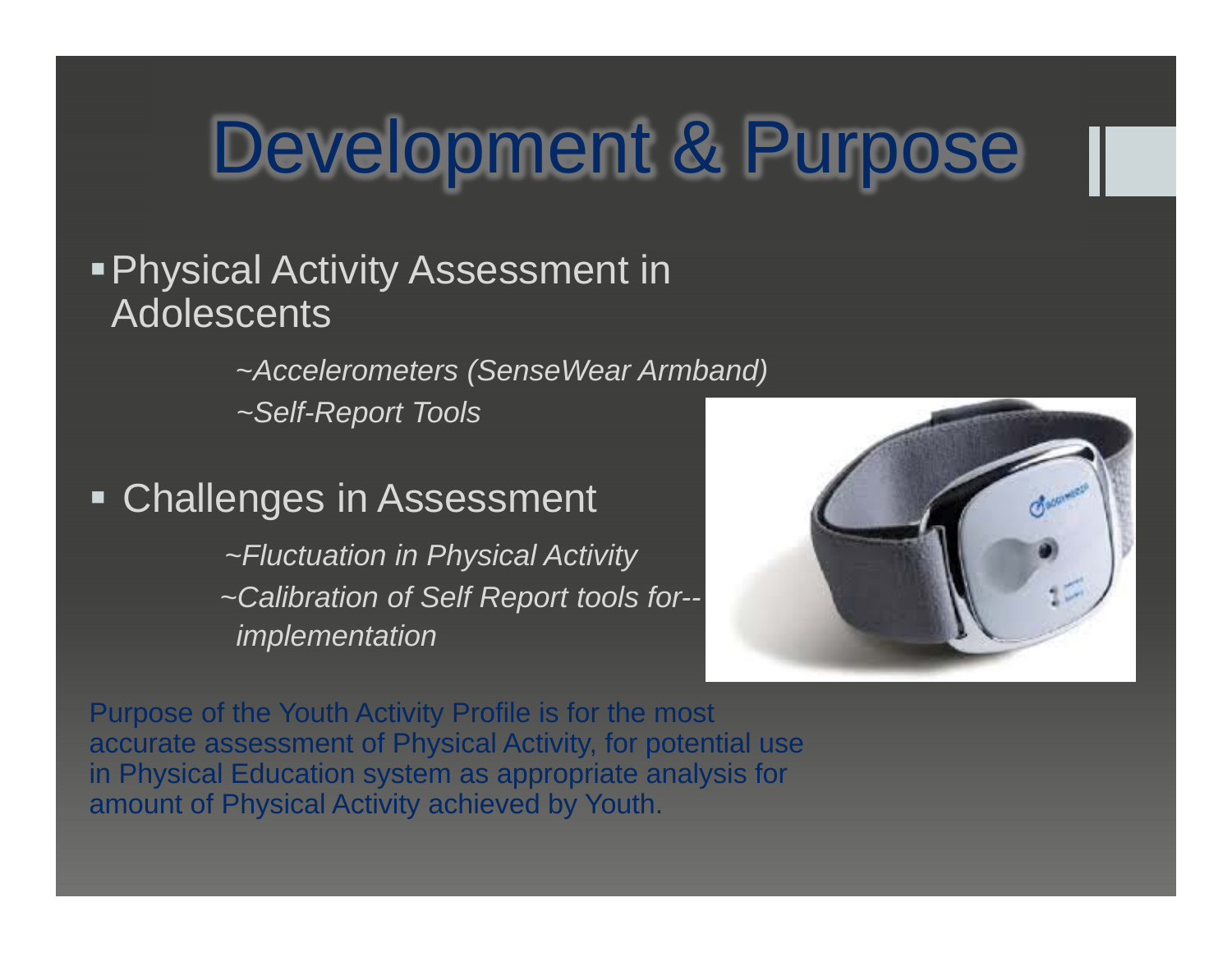# Youth Activity Profile

#### $6\phantom{.}6$  $\overline{7}$ 8  $9$ 10 11 12 13 14 15



#### **Activity Levels at School**

These questions ask about your physical activity at school. This includes physical education but you may also be active on your way to school, during school breaks, or at lunch. Answer the questions based on your physical activity at school in the last 7 days.

**EXIT SURVEY** 

Activity From School: How many days did you walk or bike from school? (If you can't remember, try to estimate)

- · 0 days (never)
- $1 day$
- $\bullet$  2 days
- <sup>o</sup> 3 days
- 4-5 days (most every day)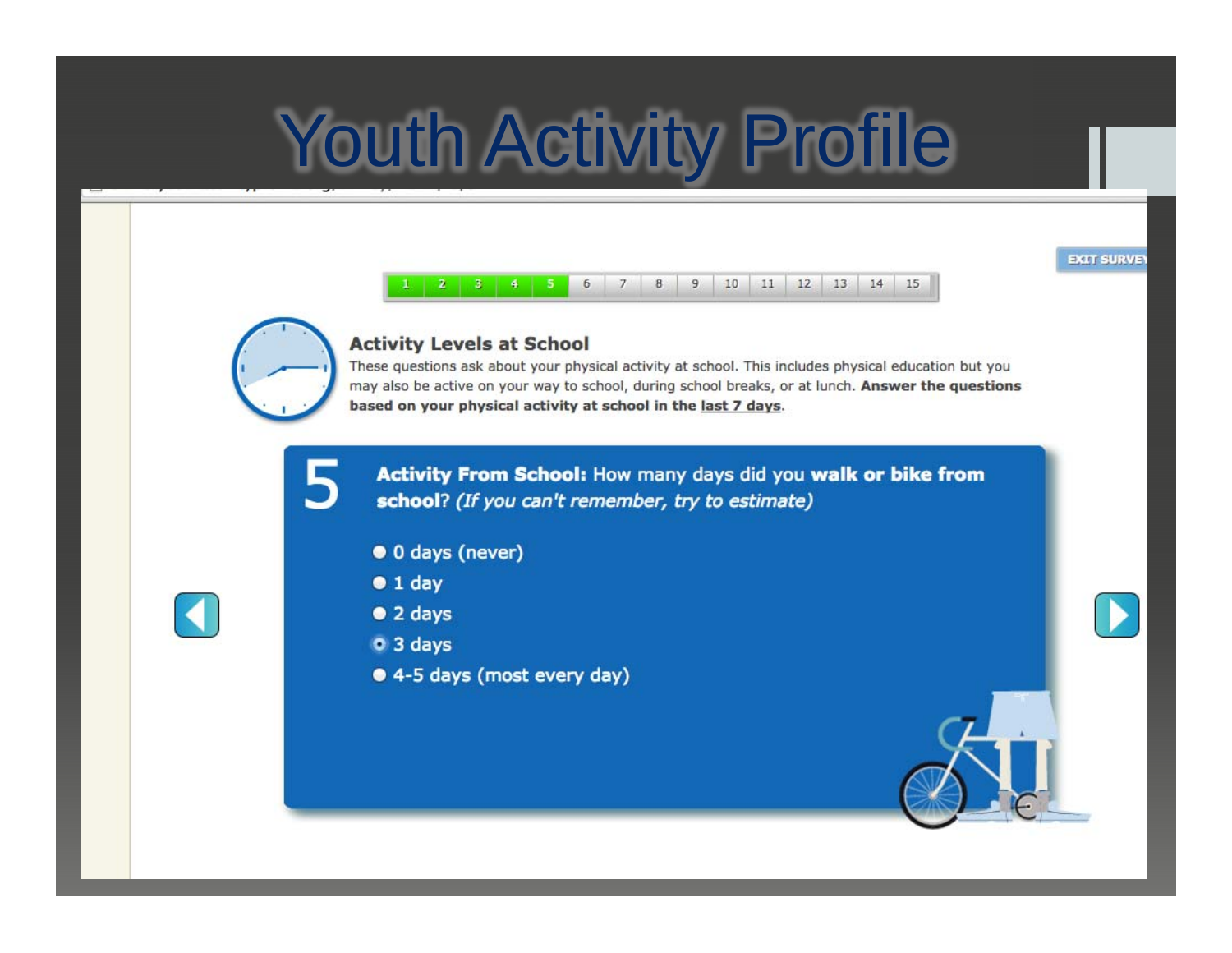# Scoring System

### Survey Questions are designed to rank from 1-5 points <sup>~</sup>*First answer (1 pt), Last answer (5 pts)*

### "How many days did you walk or bike from school?"

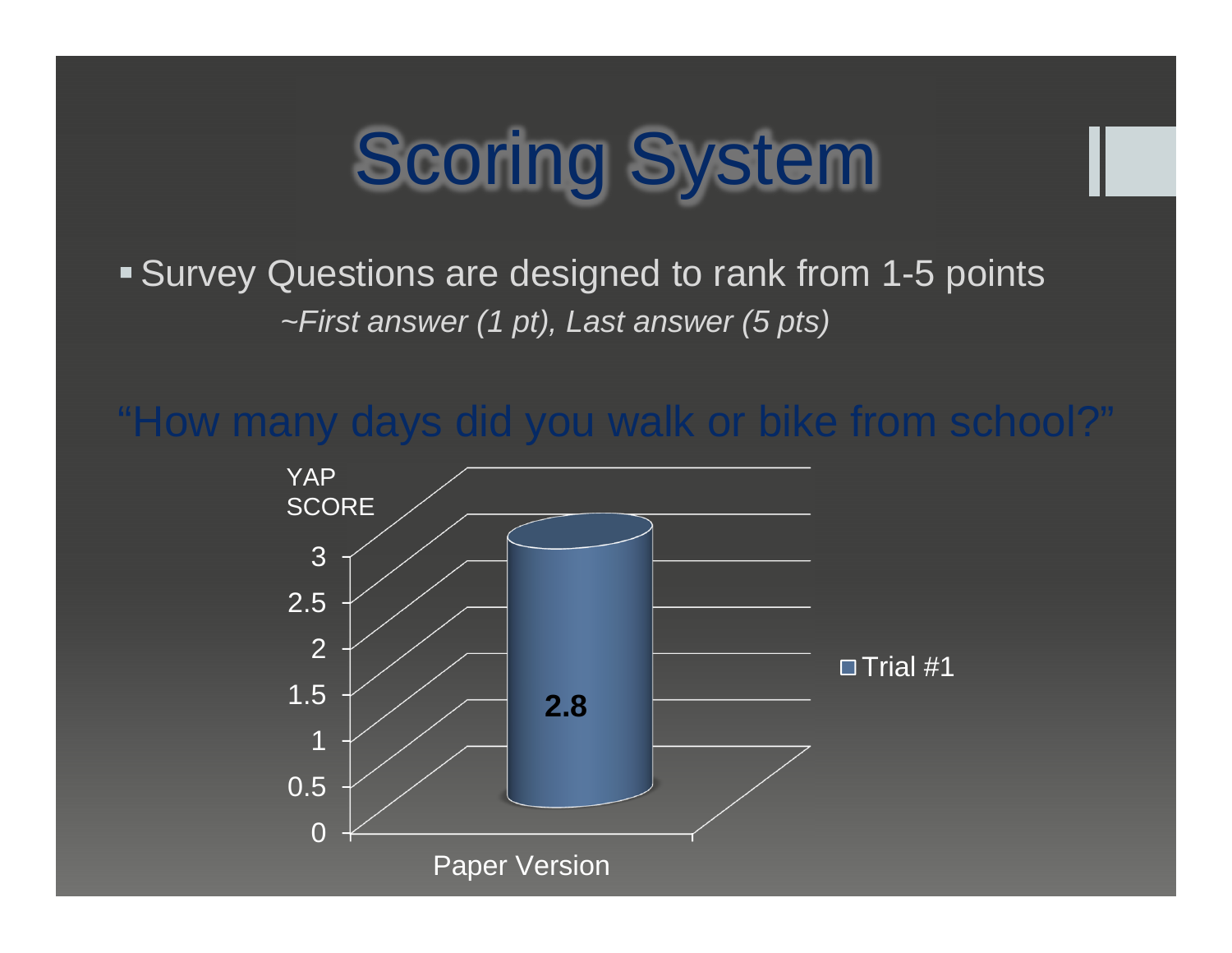

#### ■Two Trials

*Week 1 Paper & Online YPAMS (Grades: 5, 7, 9) Week 2 Paper & Online YPAMS (Grades: 5, 7, 9)*

Agenda:

- *1) Recruitment of Schools-- Ames & Des Moines*
- *2) Arrival to Schools*
- *3) Compliance with Physical Education teachers & technology*
- *4) Description & Clarification of Terminology & YPAMS survey*
- *5) Improve calibration with examination & questions*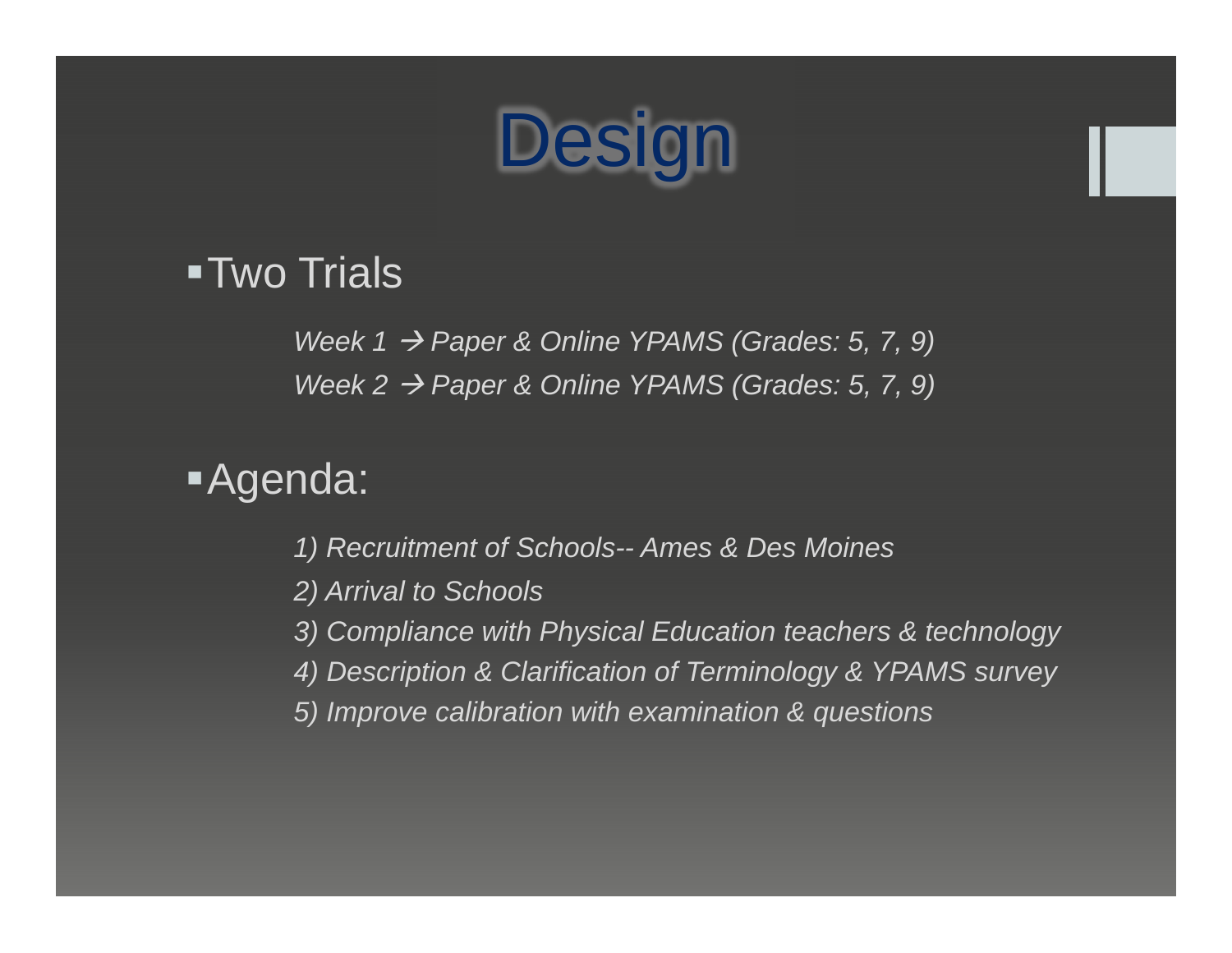# Self Report Tool Analysis

### Advantages

## **Disadvantages**

Convenient, inexpensive

**Subjective** 

- Includes types, duration, and intensity of PA.
- Captures different perspectives within data

Compliance of schools and participants

Variability in PA throughout populations and time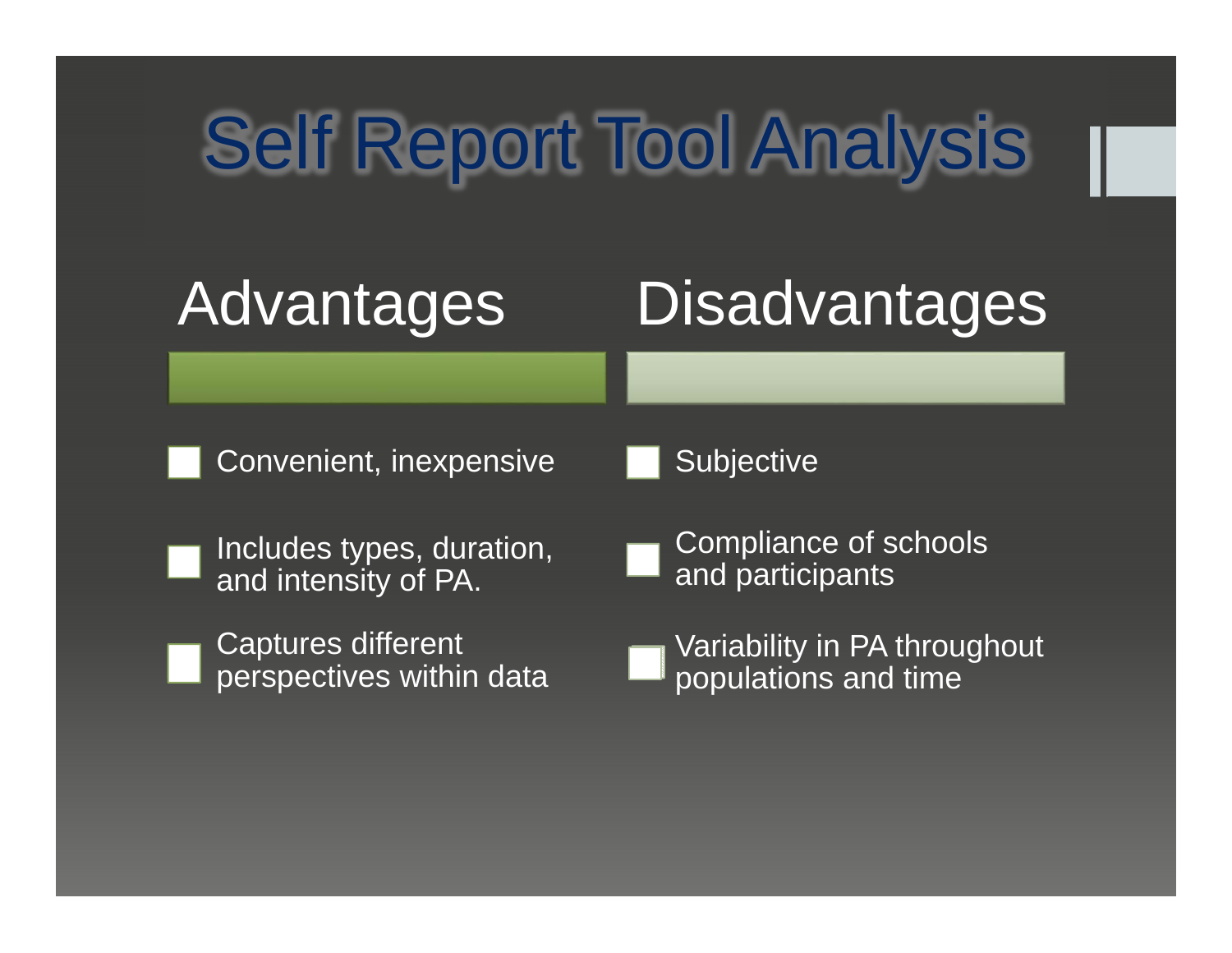# Demographics

| <b>Version Details</b> | <b>Elementary</b><br><b>School</b> | <b>Middle</b><br><b>School</b> | High<br>School |
|------------------------|------------------------------------|--------------------------------|----------------|
| Trial #1 - Paper       | 51                                 | 85                             | 51             |
| Trial #1 - Online      | 55                                 | 88                             | 32             |
| Trial #2 - Paper       | 51                                 | 85                             | 51             |
| Trial #2 - Online      | 55                                 | 88                             | 32             |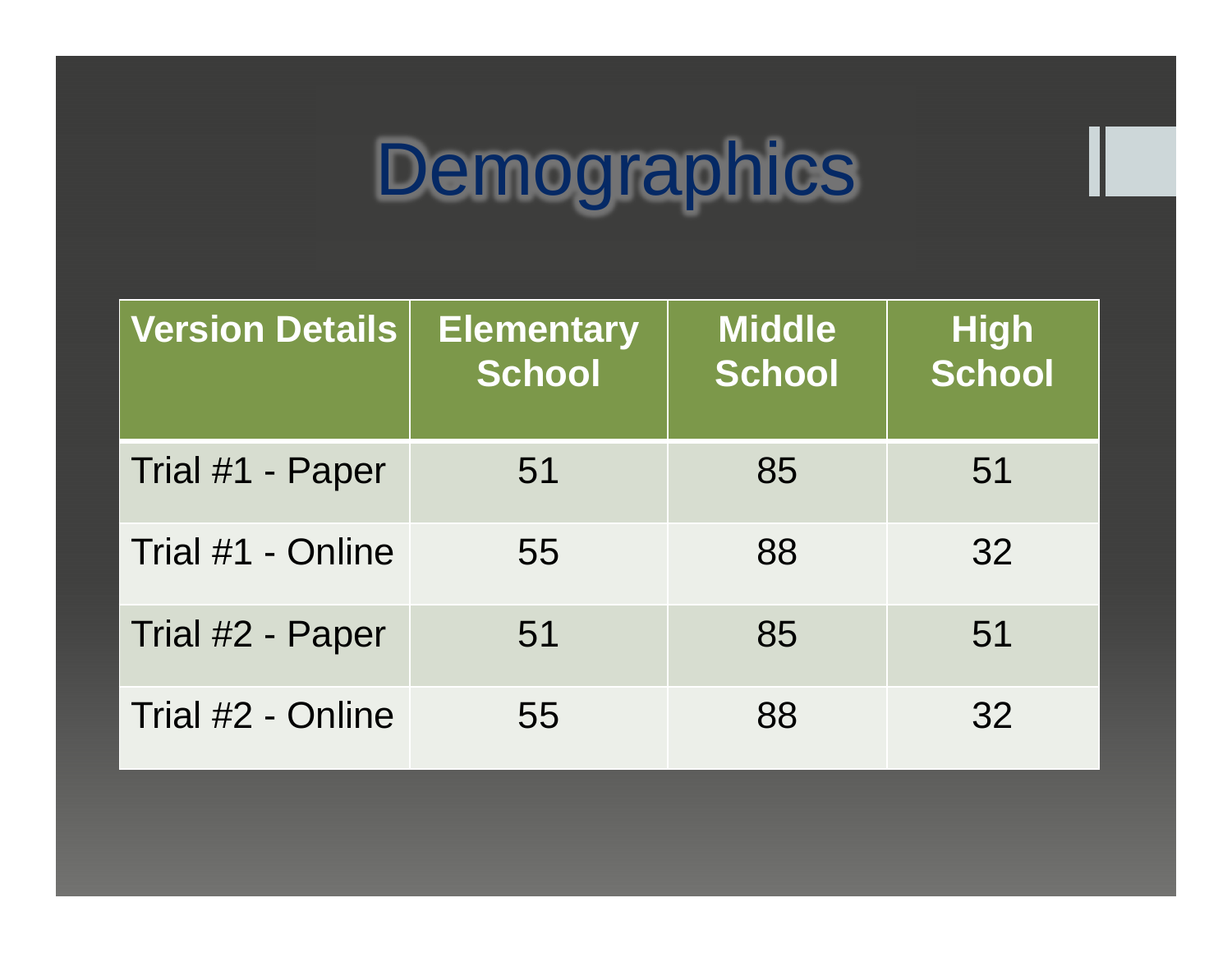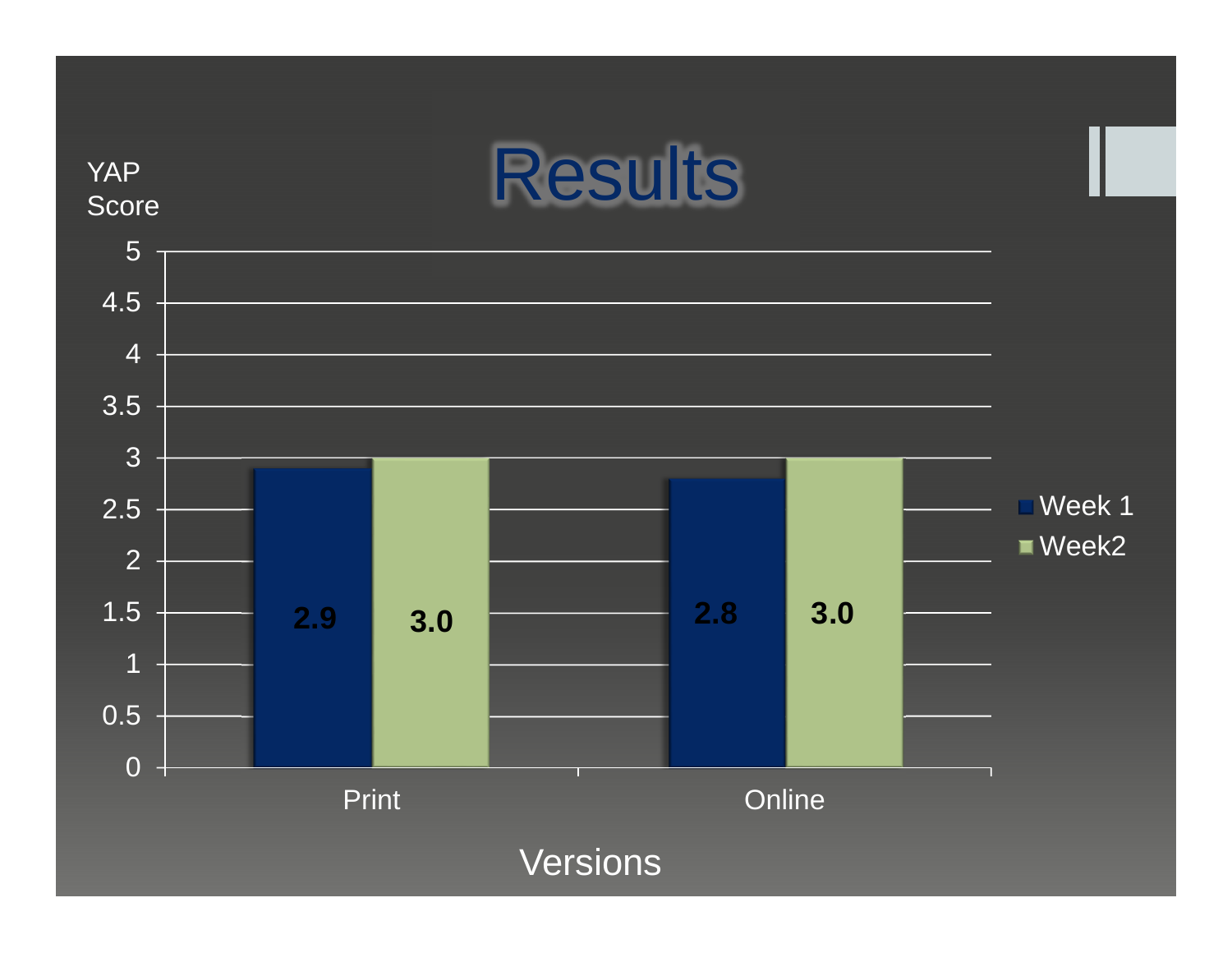### Evaluation of the Efficacy (AIM 2)

Participants from Elementary, Middle, and High School

<sup>~</sup>*SenseWear Armband and Actigraph (7days)* 

*~Collection of SWA and Class Schedules*

*~YAP Survey taken at the end of the week to report PA* 

*~Non-Wear Log completed and collected*

Raw Scores  $\rightarrow$  Used for Accuracy of the Youth Activity Profile ~*Raw Scores converted to Minutes of PA*

Moderate to Vigorous Physical Activity and Sedentary duration estimates were compared to the Online YAP survey for Efficacy.